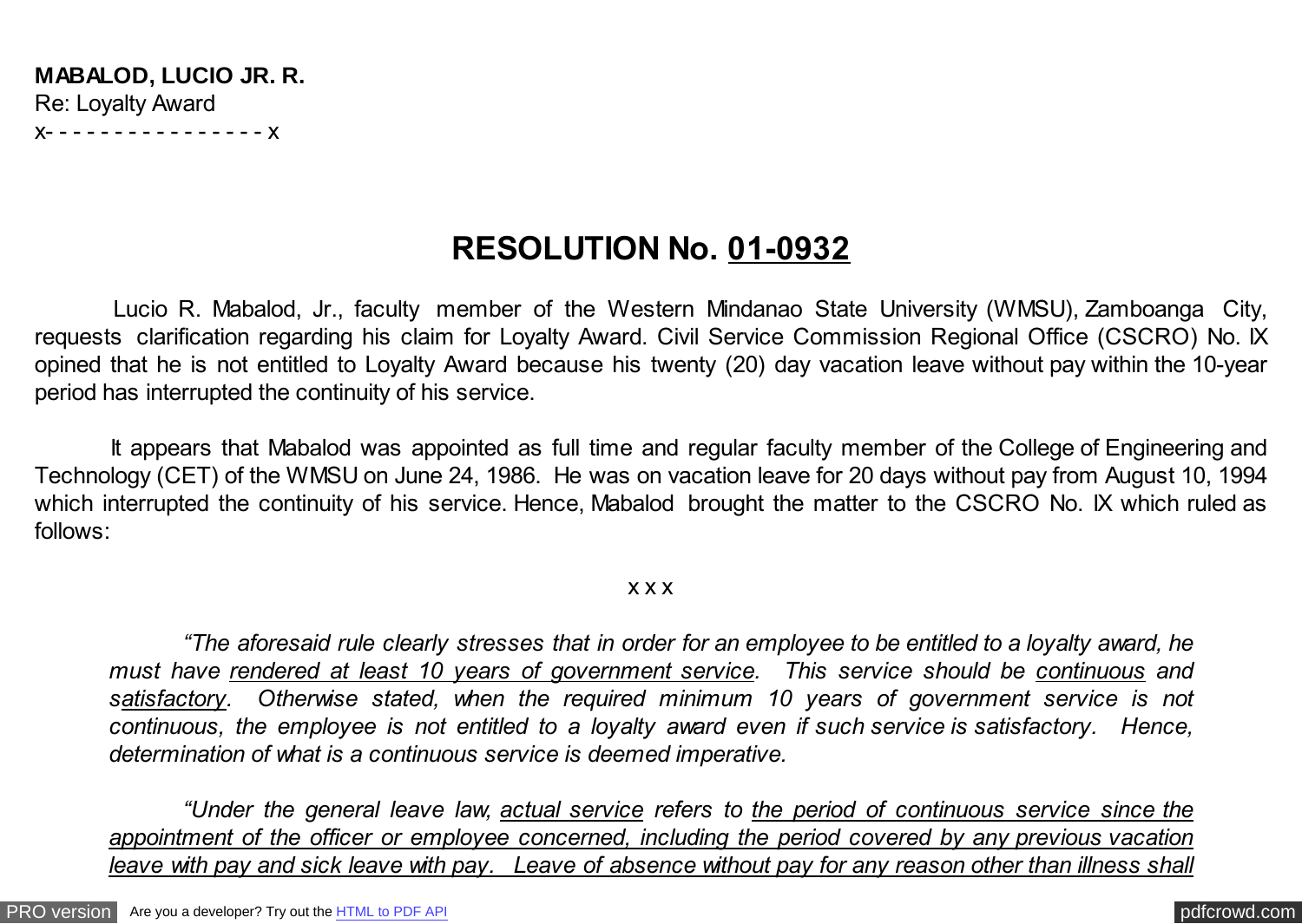*not be counted as part of the actual service rendered. Thus, leave with pay, whether vacation or sick leave earns leave credits. On the other hand, only sick leave without pay earns leave credits because it is considered actual service,* while vacation leave without pay does not*.*

*"Based on the foregoing, it can be gleaned that your twenty days vacation leave without pay is a gap that interrupts the continuity of your service in the government because the same is not considered actual service."* (Underlining Supplied)

**Mabalod/p.2 x- - - - - - - x**

**Page 9 of the Primer on Loyalty Award** issued by the Commission reads, as follows:

*"SPECIFIC CIRCUMSTANCES AFFECTING CONFERMENT OF THE GRANT*

*"Gaps/Break in Service*

 *"Do sick and/or vacation leave of absence without pay constitute break in the service?*

 *"No. Provided that the authorized vacation and/or sick leave of absence without pay do not exceed an aggregate period of six (6) months. (CSC Letter dated April 14, 1993 to Reuben D. Ramos)"*

CSCRO IX is correct in saying that the 20 days vacation leave without pay is considered not actual service. However, in line with the social legislation character of loyalty award, the Commission deemed it fit to declare in the said Primer that an aggregate period of sick and/or vacation leave without pay not exceeding six (6) months does not affect the continuity of service.

[PRO version](http://pdfcrowd.com/customize/) Are you a developer? Try out th[e HTML to PDF API](http://pdfcrowd.com/html-to-pdf-api/?ref=pdf) contract the CHTML of PDF API [pdfcrowd.com](http://pdfcrowd.com) **WHEREFORE,** the Commission hereby rules that for purposes of granting loyalty award, Lucio R. Mabalod's 20